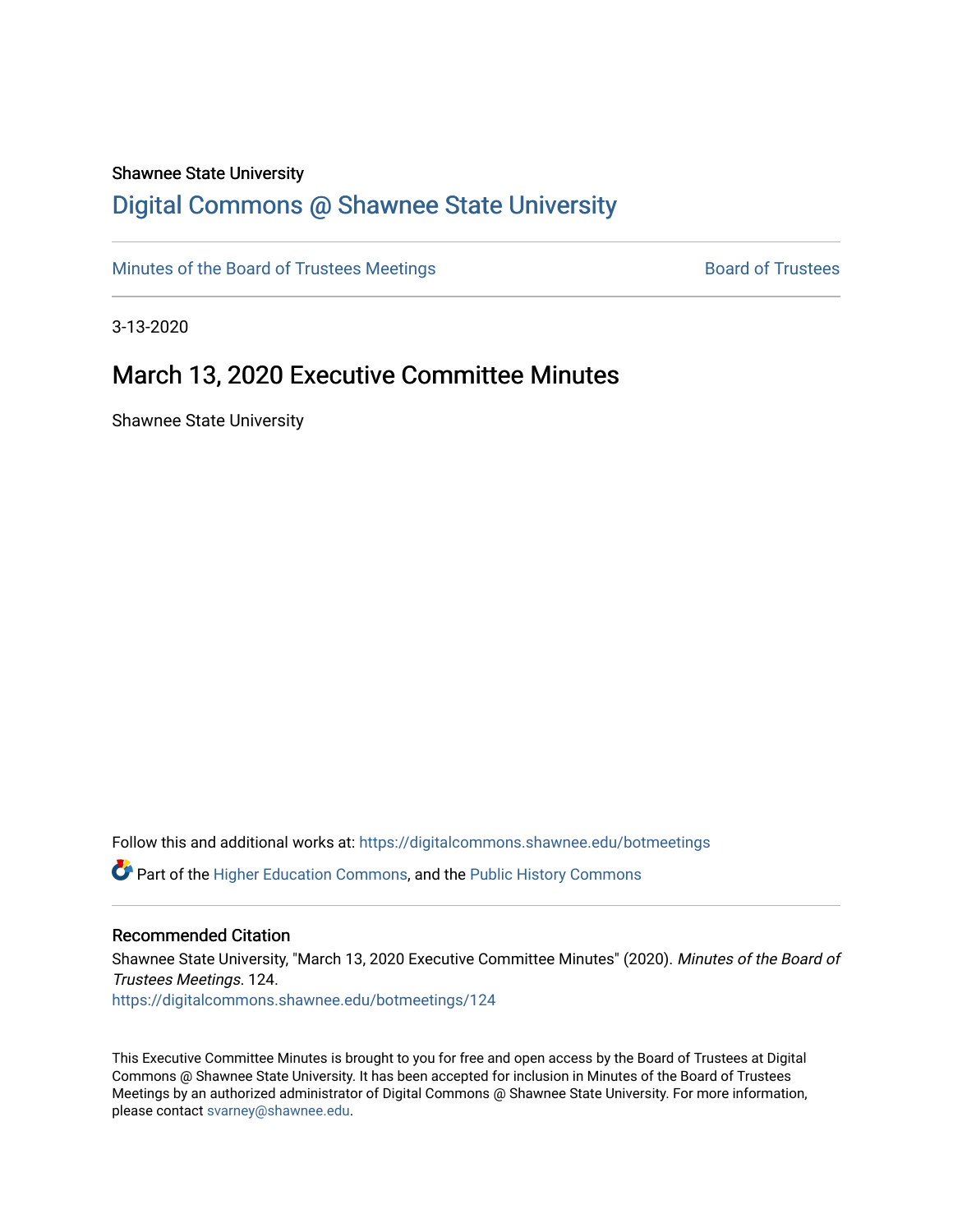### **SHAWNEE STATE UNIVERSITY EXECUTIVE COMMITTEE OF THE BOARD OF TRUSTEES**

# **Meeting Minutes March 13, 2020**

# **Call to Order**

Chairperson Watson called the meeting to order at 8:54 a.m. noting the meeting was in compliance with RC § 121.22(F).

# **Roll Call**

| <b>Members Present:</b> | Mr. Watson, Mr. Furbee, Ms. Hartop                                                                                             |
|-------------------------|--------------------------------------------------------------------------------------------------------------------------------|
|                         | Others in Attendance: Mr. Edwards, Mr. Braun, Dr. Bauer, Dr. Boyles, Dr. Madden, Dr. Thiel,<br>Mr. McPhillips, and Ms. Otworth |

Members Absent: Mr. Evans

# **Approval of the September 13, 2019 Executive Committee Minutes**

Ms. Hartop moved and Mr. Furbee seconded the motion to approve the September 13, 2019 Executive Committee Minutes. Without discussion, the Board voted unanimously to approve said minutes.

### **Resolution E01-20, Appointment of Vice President for Finance and Administration**

President Bauer presented Resolution E01-20, recommending the appointment of Mr. Michael Barhorst as the Vice President for Finance and Administration. Ms. Hartop moved and Mr. Furbee seconded the motion to approve recommendation of Resolution E01-20, Appointment of Vice President for Finance and Administration, to the Board of Trustees. Without discussion, the Committee unanimously approved Resolution E01-20.

# **Resolution E02-20, Authorization for University President to Enact Temporary Emergency Procedures as Amended**

President Bauer presented Resolution E02-20 as amended, authorizing the University President to enact temporary emergency procedures that may expand, restrict or otherwise modify the rights and responsibilities of members of the University community that are currently provided for in University policies. Mr. Furbee moved and Ms. Hartop seconded the motion to approve recommendation of Resolution E02-20 as amended to the Board of Trustees. Without discussion, the Committee unanimously approved Resolution E02-20.

### **2020-2021 Board of Trustees Meeting Schedule**

Discussion was held regarding revisions to the 2020-2021 Board of Trustees meeting schedule with emphasis on merging meeting schedule with lunch to follow in the cafeteria and eliminating the afternoon session. A revised schedule will be brought to the next Executive Committee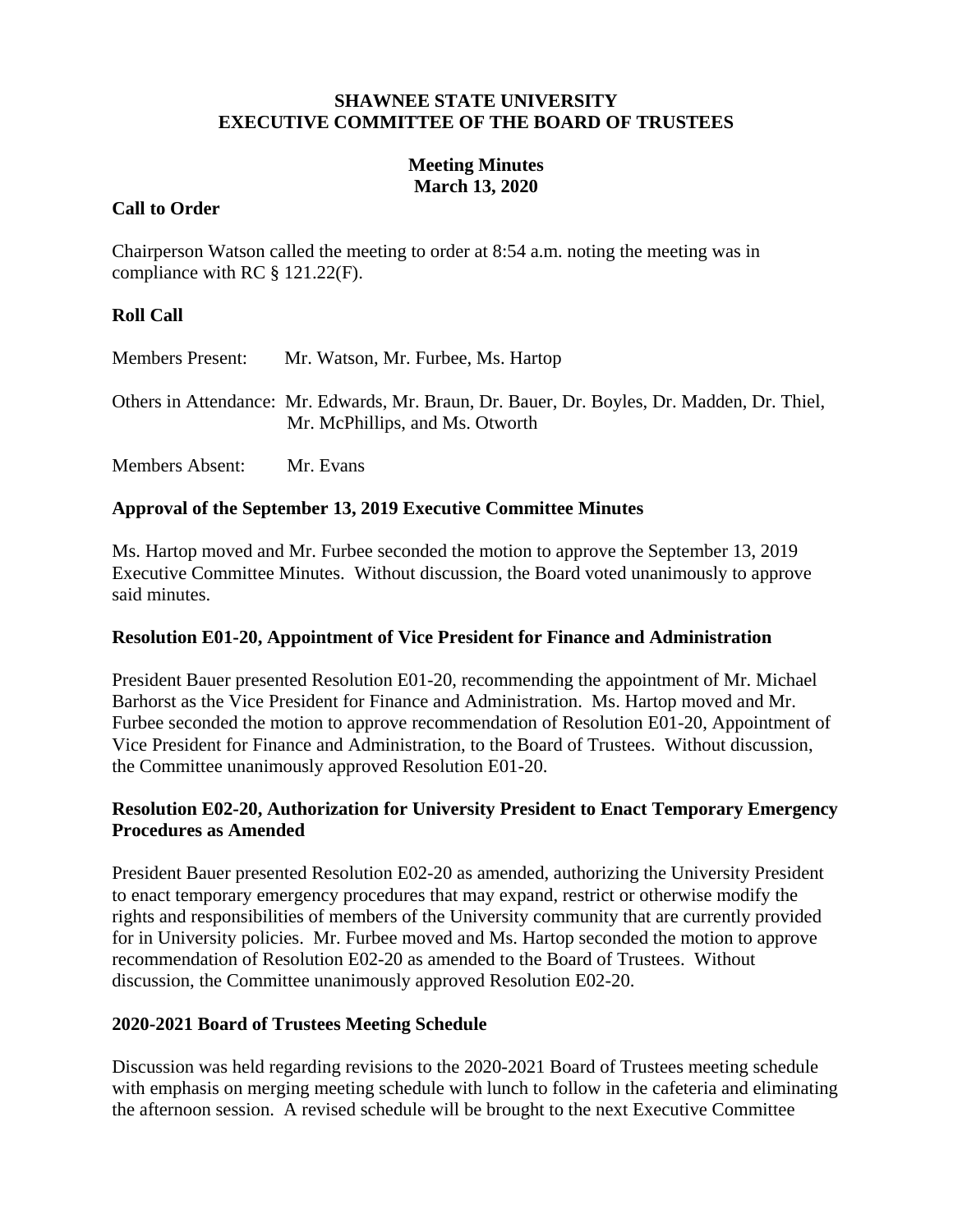meeting. Mr. Furbee is in favor of the early meeting. Ms. Hartop expressed reservations regarding expanded discussion and having committees between Executive Committee and Board meeting. Mr. Edwards stated that members favor education presentations at lunch. Perhaps language where meeting times can be flexible with the Executive Committee setting dates and the Chair setting times.

# **Adjournment**

The Executive Committee was adjourned by acclamation at 9:16 a.m.

 $\sim$ 

Chairperson, Board of Trustees

 $\subset\subset\mathbb{R}$ 

Secretary, Board of Trustees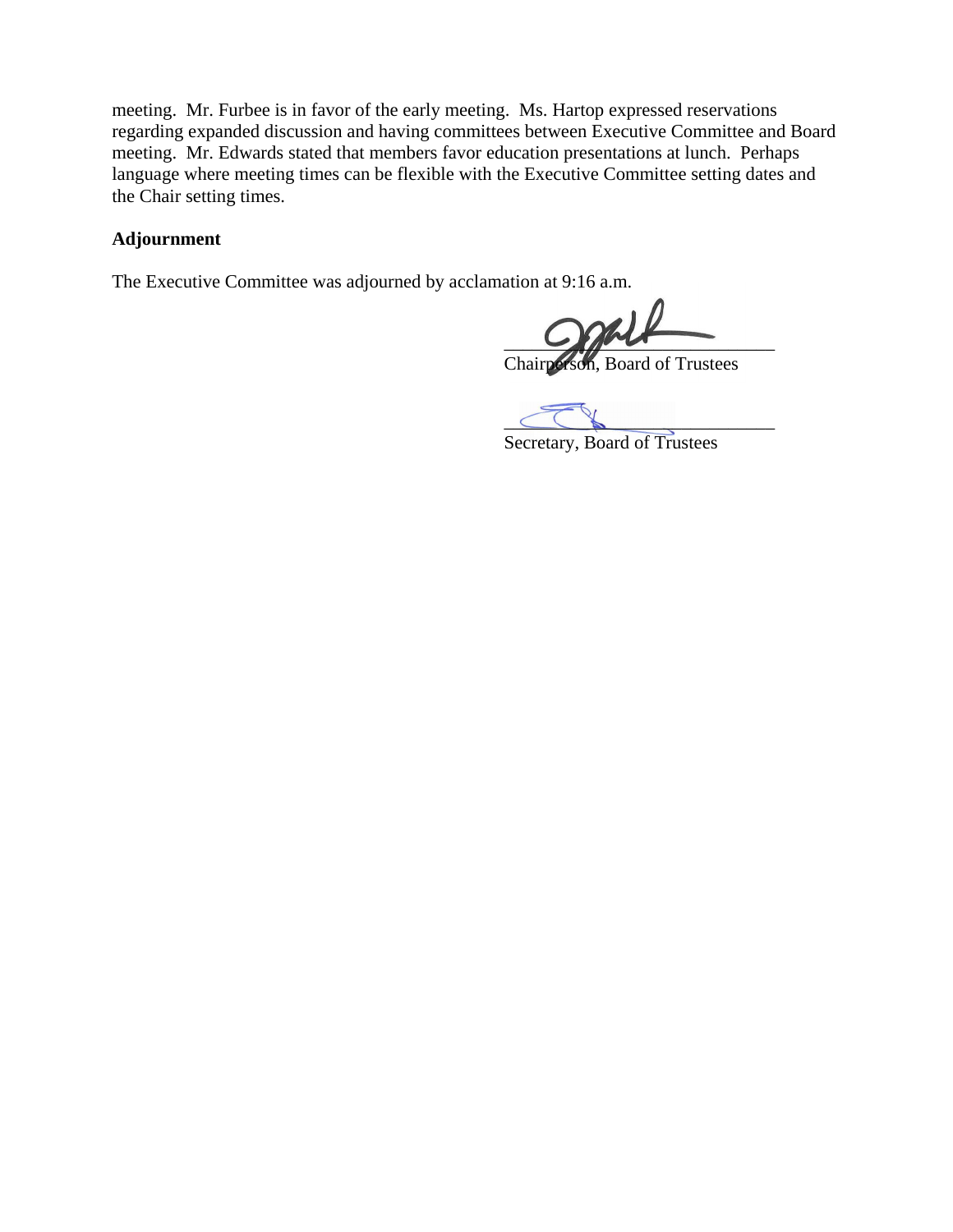#### **RESOLUTION E01-20**

# **APPOINTMENT TO THE POSITION OF VICE PRESIDENT FOR FINANCE AND ADMINISTRATION**

WHEREAS, University Policy 5.16Rev, President's Authority to Appoint Personnel & Manage Positions, requires approval by the Board of Trustees for appointment to the executive position of vice president; and

WHEREAS, the University engaged in a national search in which a comprehensive process was undertaken to select a highly qualified candidate for the position of Vice President for Finance and Administration; and

WHEREAS, Mr. Michael Barhorst competed as a candidate through this national search process and was recommended for this position by a university search committee; and

WHEREAS, the President recommends Mr. Barhorst for this appointment;

THEREFORE, BE IT RESOLVED that the Board of Trustees of Shawnee State University approves the appointment of Mr. Michael Barhorst to the position of Vice President for Finance and Administration, effective May 1, 2020, and further authorizes the President to execute an executive employment agreement with Mr. Barhorst consistent with applicable university policies.

(March 13, 2020)

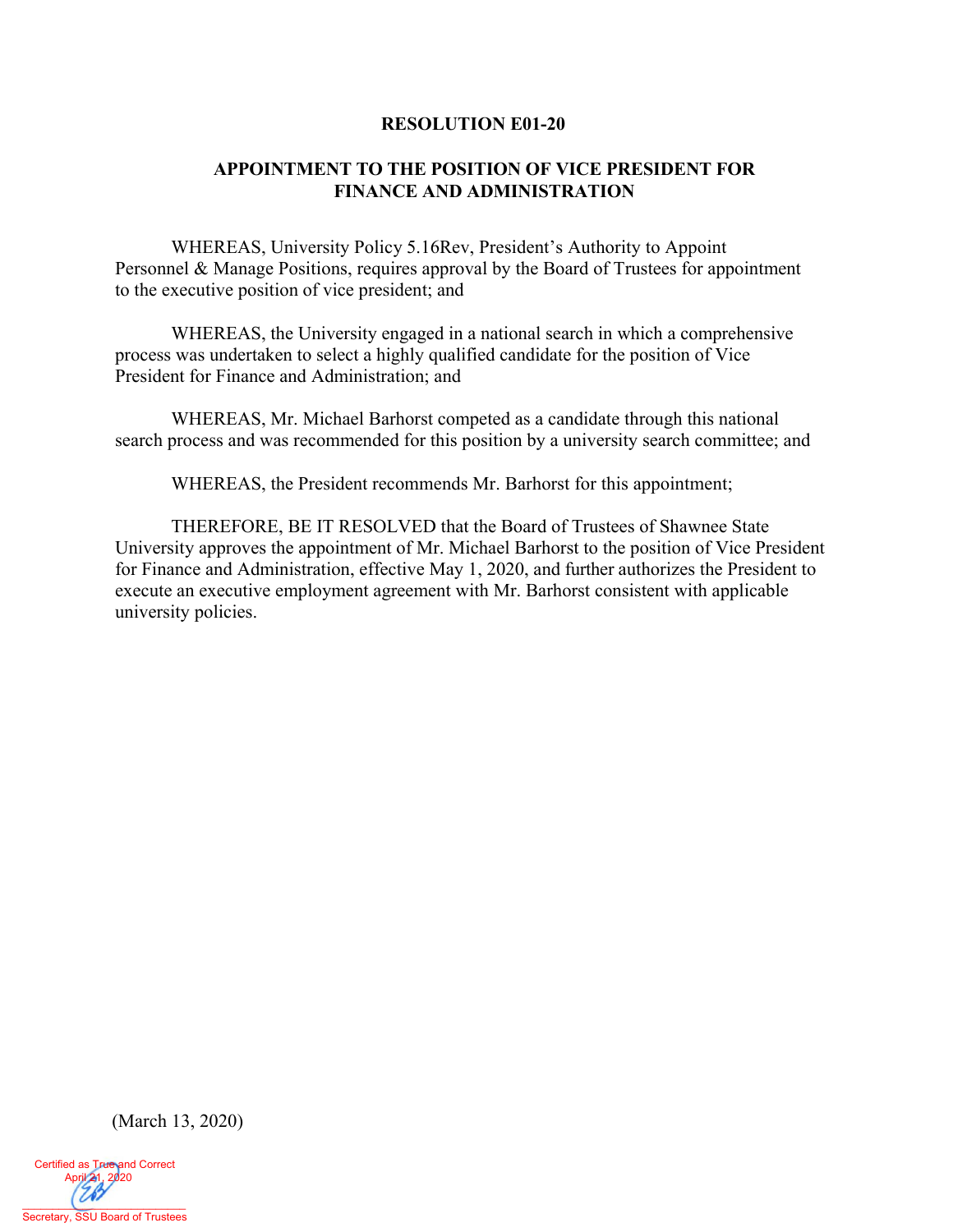November 27, 2019

Jennifer Muller Managing Partner & Senior Consultant Academic Career & Executive Search P.O. Box 370485 West Hartford, CT 06137-0485

RE: Vice President, Finance and Administration for Shawnee State University (ID 1075)

Dear Ms. Muller:

I am writing to apply for the position of Vice President, Finance and Administration, for Shawnee State University. Insofar as my talents closely match the needs of Shawnee State for this opening, I would like to schedule a meeting at your earliest convenience to discuss this opportunity.

As you will note from my enclosed resume, I have carefully developed a career in public sector financial management characterized by increasing responsibility and proven success. Among the most noteworthy highlights of interest to Shawnee State are:

- Leadership in long-range financial planning for the State of Ohio's third largest community college (currently 12,200 annualized FTE) that has helped to produce consistently high scores on the campus accountability score promulgated by Senate Bill 6 in 1997.
- Relationship building across all areas of the higher education spectrum covering both line and staff functions.
- Leveraging of technology to produce efficiencies both inside the financial management function and beyond.
- Experience in a public sector collective bargaining environment from both an operations management and staff support perspective.

Thank you in advance for your consideration of my qualifications. I look forward to hearing from you soon regarding this exciting opportunity.

Cordially,

Mike

*Encl.*

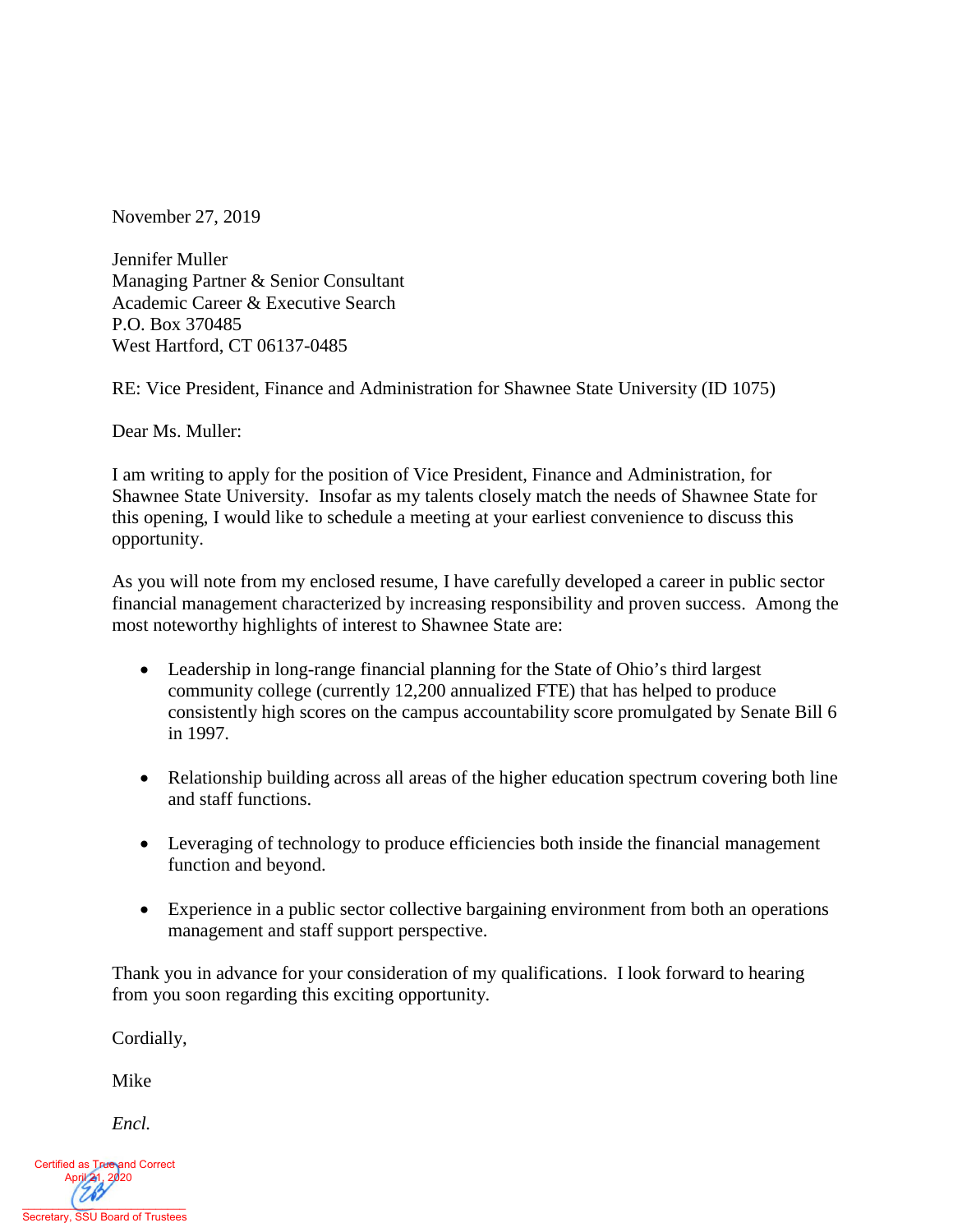#### *Statement of Qualifications*

Results-oriented financial professional with unique expertise in public sector planning and budgeting **\*** Strategic thinker with exceptional conceptual, analytical, interpersonal and presentational skills **\*** Dedicated team player driven to organizational and personal excellence.

### *Professional Experience*

# **Sinclair Community College Dayton, Ohio**<br>
Director, Office of Budget and Analysis 2006 - Present

**Director, Office of Budget and Analysis** 

Develop, monitor, and analyze **\$142 million** annual operating budget for comprehensive community college serving more than 25,000 students through more than 180 responsibility centers \* Construct, maintain and monitor performance relative to long-range financial planning model \* Author financial reports to the College's Board of Trustees and external entities such as the Ohio Department of Higher Education \* Benchmark financial performance against peers\* Contribute to MD&A section of annual audited financial statements \* Administer annual salary process for over 850 full-time employees \* Evaluate expansion and new program offering opportunities

- Facilitated successful completion of three-year plan to return College to fiscal health mandated by Board of Trustees
- Leveraged data warehouse tools (SAS) to provide financial managers with unprecedented granularity in reporting
- Re-engineered submission/review process capital budgeting for one of the first practical applications of the College's electronic workflow system
- Streamlined operating budget development processes, including error proofing of submission platform
- Developed proof-of-concept database that served as impetus for comprehensive faculty labor tracking system

#### **Senior Budget Analyst, Office of Budget and Analysis 2002 - 2006**

Evaluated financial viability of existing and proposed programs utilizing standard analysis tools such as net present value (NPV) and internal rate of return (IRR) **\*** Developed and administered departmental budget management database (*Microsoft Access*) **\*** Trained departmental budget managers in financial management techniques \*

- Reduced processing time for monthly budget exception reporting by 90%
- Consolidated numerous data sources into single departmental database (Microsoft Access)

#### **Financial & Operations Manager, Advanced Integrated Manufacturing Center 1999 - 2002**

Managed the financial plans and annual operating budgets of approximately \$1.7 million for a joint venture between the University of Dayton and Sinclair Community College dedicated to improving the competitiveness of the manufacturing industry in the Dayton, Ohio area **\*** Negotiated consulting contracts and prepared revenue and cost forecasts for same **\*** Managed the accounts receivable function for consulting services rendered on a fee-for-service basis **\*** Prepared and submitted budgets and financial plans for new grant funding.

- Expedited time and attendance tracking, reducing errors and improving accuracy of financial reporting
- Developed activity-based budgeting model for grants later adopted by fiscal agent

#### **City of Dayton, Ohio Dayton, Ohio**

**Senior Management and Budget Analyst, Department of Management and Budget 1996 – 1999** Analyzed financial performance of municipal governmental entities against annual budget allocations for the City's approximately **\$375 million** budget. **\*** Authored the capital section of the long-range financial plan \* Evaluated capital investments utilizing discounted cash flow methodologies such as net present value (NPV) and internal rate of return (IRR) **\*** Provided financial forecasting assistance to individual City departments with specific emphasis on labor cost projections - Total fiscal impact of departments served: **\$50 million \*** Served as the sole financial analyst for the City management's collective bargaining team for public safety forces for contracts in excess of **\$60 million** annually

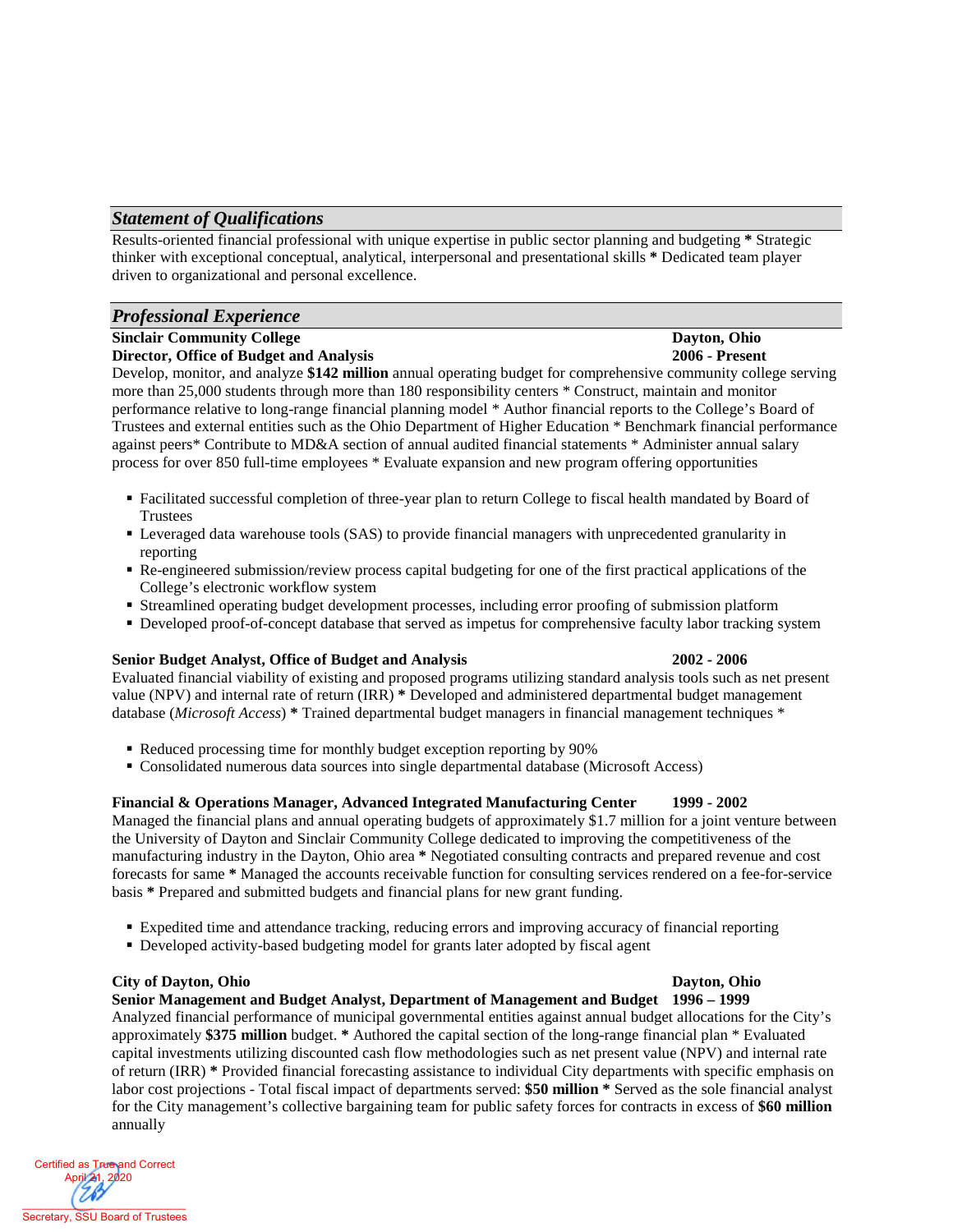April 21, 2020

### *Professional Experience (continued)*

#### **Montgomery County Educational Service Center Dayton, Ohio Business Manager, West Carrollton City School District 1995 - 1996**

Managed the transportation, food service, custodial and maintenance functions for a public school district serving 4,200 students in seven buildings (600,000 s.f.) on 100 acres, directed the activities of roughly 100 unionized employees through three first-line supervisors **\*** Purchased fleet, property, and umbrella liability insurance policies. Divested surplus property including vehicles and educational equipment **\*** Conducted demand analysis, solicited and evaluated proposals, and negotiated contract with latchkey program service provider **\*** Applied for and received \$25,000 grant from the State of Ohio for security improvements

- Improved approval rate of initial annual school bus inspections by State of Ohio Highway Patrol from 75% to 100%
- Decentralized classroom supplies procurement and inventory management by eliminating the central warehouse function at a first year savings of \$25,000.

#### **Dayton City School District Dayton, Ohio**

**Senior Financial Analyst, Budget Department 1993 - 1995** Prepared, implemented, and monitored the district's **\$200 million** annual operating budget **\*** Trained cost center managers in the use of budget development software **\*** Compiled and submitted reimbursement requests for indirect costs associated with special education programs

#### **United States Department of Defense Dayton/Columbus, Ohio**

#### **Management/Inventory Analyst 1991 – 1993**

Prepared weekly management reports for payroll processing concern for ten government agencies, including the Executive Office of the President **\*** Managed over 5,000 lines of replacement parts inventory **\*** Reviewed and modified automated recommended purchases **\*** Served as liaison between technical and procurement functions

| <b>Education</b>                      |                |
|---------------------------------------|----------------|
| M.B.A. in Finance                     | Dec. 1990      |
| Wright State University, Dayton, Ohio | GPA: $3.7/4.0$ |
| B.S. in Business Administration       | Dec. 1989      |
| Wright State University, Dayton, Ohio | GPA: 3.7/4.0   |

### *Training and Professional Affiliations*

Member, Institute of Management Accountants, 2002 to Present Certified Management Accountant (CMA) Graduate, College Business Management Institute (CBMI), 2005 Activity-Based Costing (ABC) Training from PriceWaterhouseCoopers Software proficiency

- Microsoft Office (Excel, Access, Word, Outlook, PowerPoint)
- SAS Enterprise Guide, Web Report Studio & Add-In for Excel

#### *Civic Involvement*

Available upon request

*References*

| Member, St. Helen Parish Council                 | $2005 - 2011$    |
|--------------------------------------------------|------------------|
| Adult Leader, Boy Scout Troop 329, Dayton, Ohio  | $2000$ - Present |
| Coach, Riverside Amateur Baseball Association    | $2001 - 2005$    |
| Board Member, Junior Achievement of Dayton, Ohio | $2013$ - Present |